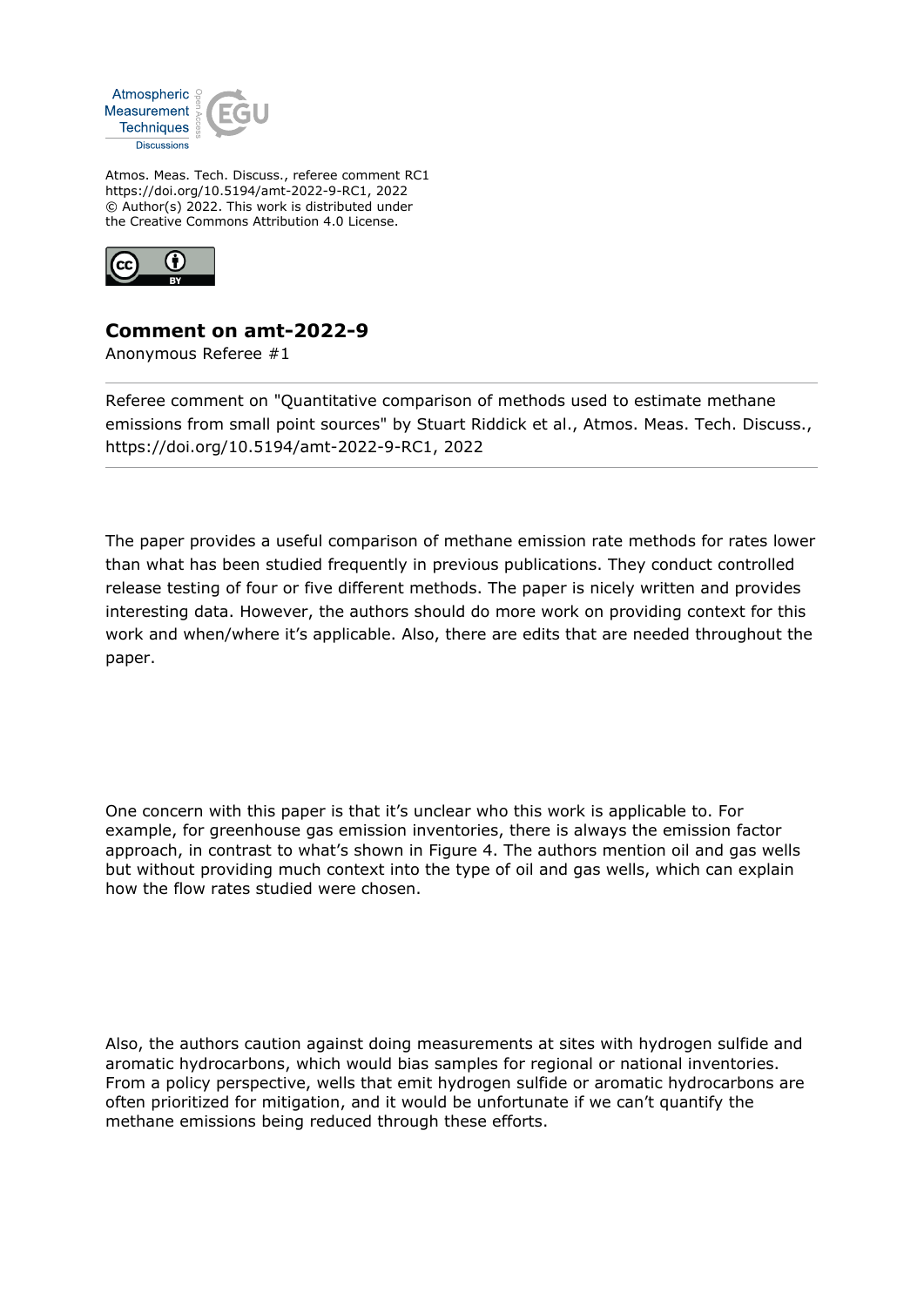The methods can give very different uncertainties depending on how the experiment is conducted. For example, there are many ways to implement the Gaussian Plume method, including how and where methane is analyzed and the micrometeorology measured. The same goes for the static and dynamic chambers. Overall, the authors need to add more detail on the methodology and experimental conditions (dates/times, exact equipment and supplies, etc.).

Below are some additional detailed comments:

line 2: what is considered a "small point source"?

line 7: how is a point source defined? At what scale?

line 13: not clear if static chambers are tested in this study.

line 16: why only 200 g/h? confusing because in the text, there are three flow rates mentioned.

line 40: "very small" sounds arbitrary. where does the 0.6 mg/hr come from? Kang et al. (2014) also measured negative emission rates. There also are a wide range of published measurements using this approach for much smaller fluxes found in natural environments.

line 41: replace "place" with "placed"

line 43: The static chamber method does not require a gas chromatograph. In El Hachem and Kang (2022) published in Science of the Total Environment, they do not use a gas chromatograph.

line 50: what is the source of this air? Is it background air?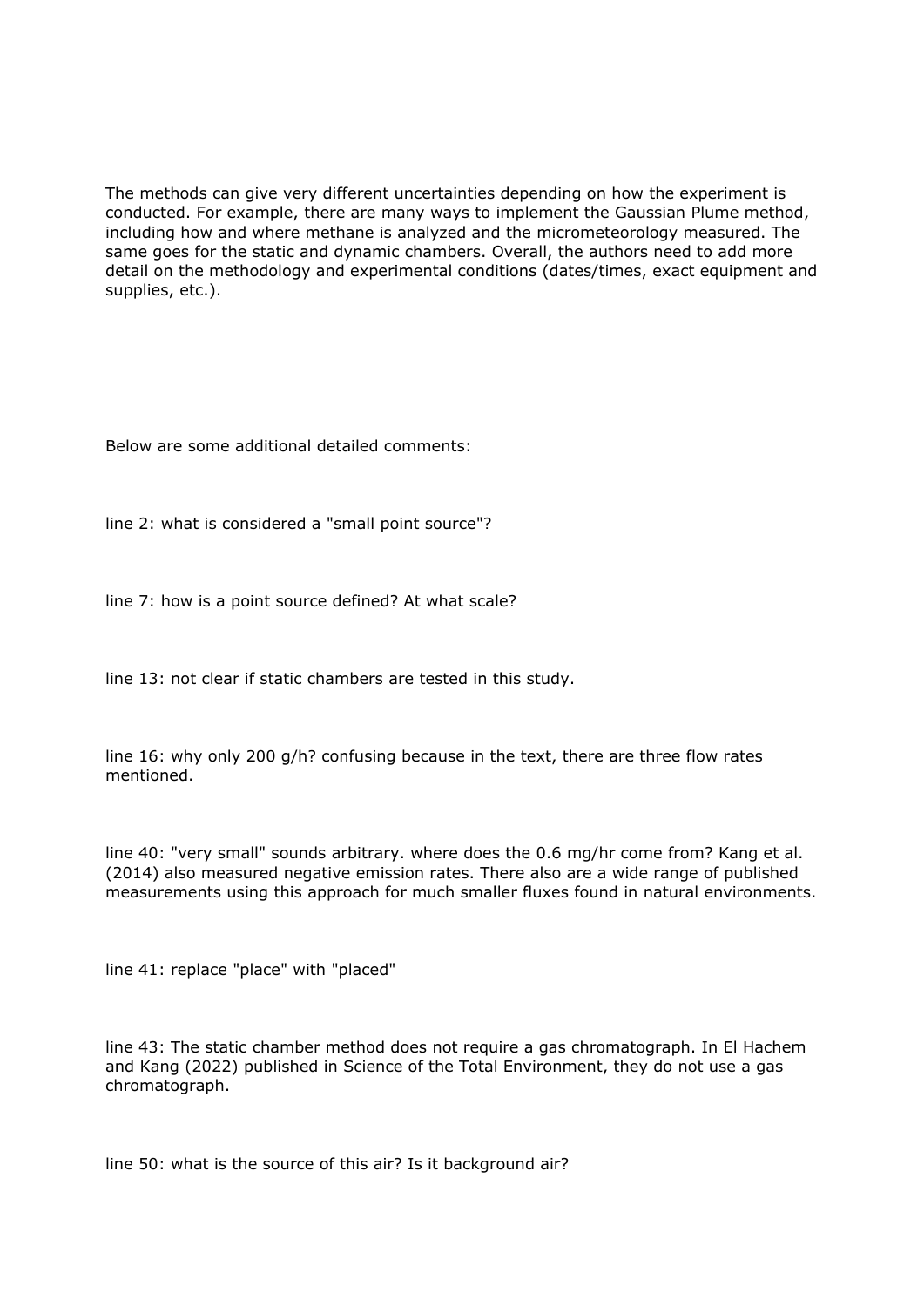line 53: what is the background methane concentrations in the air? And what air is the authors referring to?

line 56: how much power is required? What type of power source is needed?

line 62: what is the current commercial HiFlow sampler? I see in the next lines that you mention the Bacharach. But I've heard that it's been discontinued. Are there others that are currently commercially available? In the previous sentence, the authors write "typical rates are 300 l/min" but that implies there are multiple types of samplers. If there is just one, why not just report the on high flow rate?

line 87: the inputs to the bLS model appears to be the same as the GP model? What are the exact meteorology and micrometeorology parameters needed for the bLS model?

line 87: where is this gas concentration taken?

line 94: isn't complex topography and buildings also an issue for the GP model?

line 96: what kind of micrometeorology data is needed?

line 100: for higher emission rates, wouldn't it be easier to do downwind measurements such that site access is less of a concern?

line 100: what are the safety concerns here? just explosion risk due to high methane concentrations? What about H2S (See El Hachem and Kang, 2022)?

line 102: what is meant by "able to approach"? How close to the single point source in meters?

line 103: what are the emission rates considered? In the abstract, it was only for 200 g/h but there are three mentioned later. Need to be consistent throughout.

line 108: why the cut off at 200 g/h? There should be a paragraph on the literature for tests at >200 g/h and describe why those studies are not applicable here.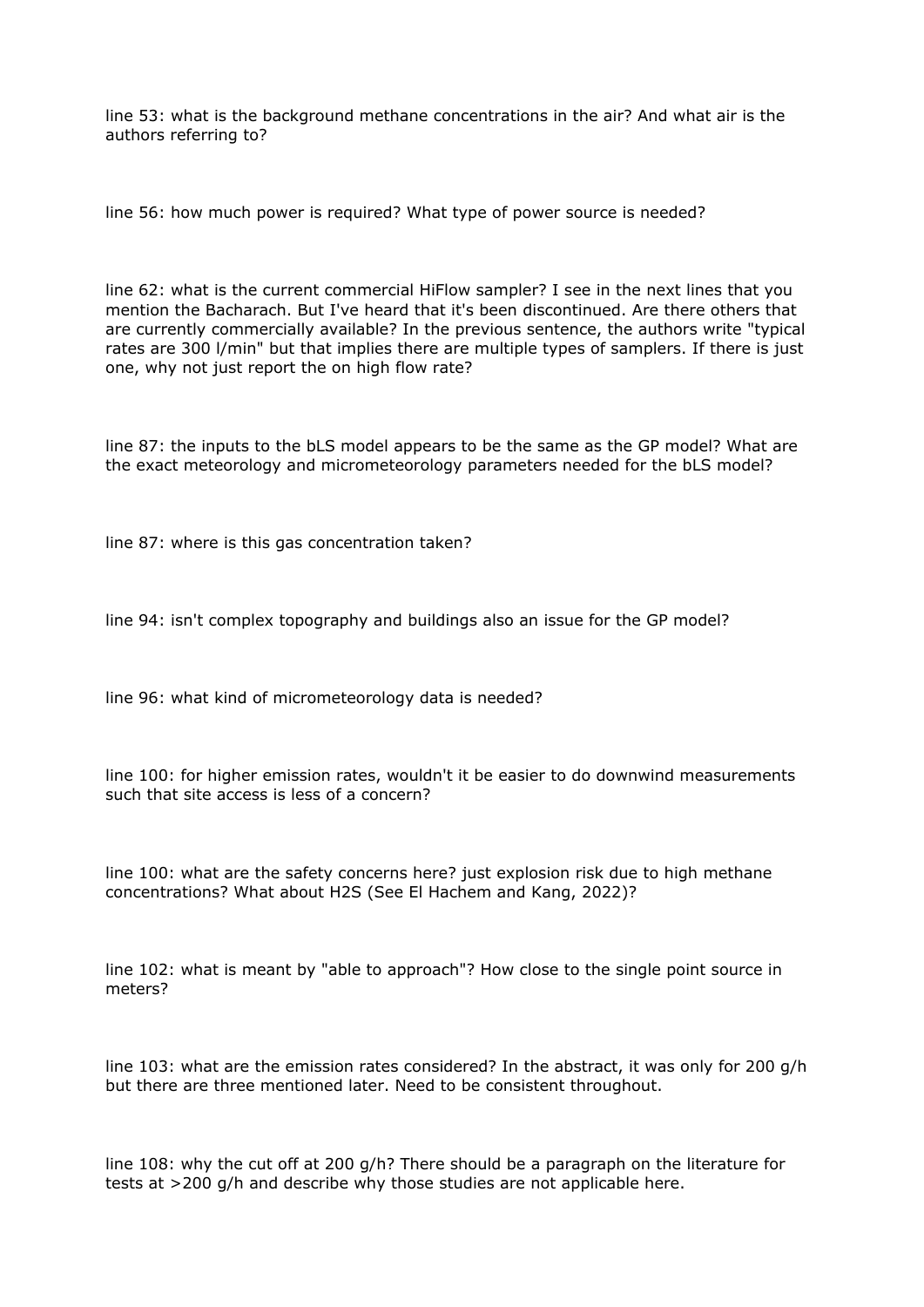line 110: the exact dates and times in which each experiment took place needs to be provided.

line 111: it's unclear which exact experiments were done. it would be helpful if the authors could provide a spreadsheet with all the tests that were conducted in the supporting information.

line 115: how were the emission rates set? What is the type of flow controller? What are the gases that are used?

line 115-116: how do you define/determine what is safe or not?

line 116: why not lower than 40 g/hr?

line 125: it's unclear if a static chamber measurement was done?

line 127: what is the location and size of the fan inside the chamber selected? and how was this selected?

line 128: What is meant by "three further air samples? Further to what?

line 132: what where the shapes of the chambers? what is the aspect ratio (height to diameter)?

line 133: how was the quality of the ground seal determined?

line 135: is this experiment a copy of Kang et al (2014), Pihalatie et al (2013), or Collier et al (2014)? Which one took four samples? Kang et al (2014) took 7 to 8 samples.

line 135: there is a "s" missing. it should be "four samples".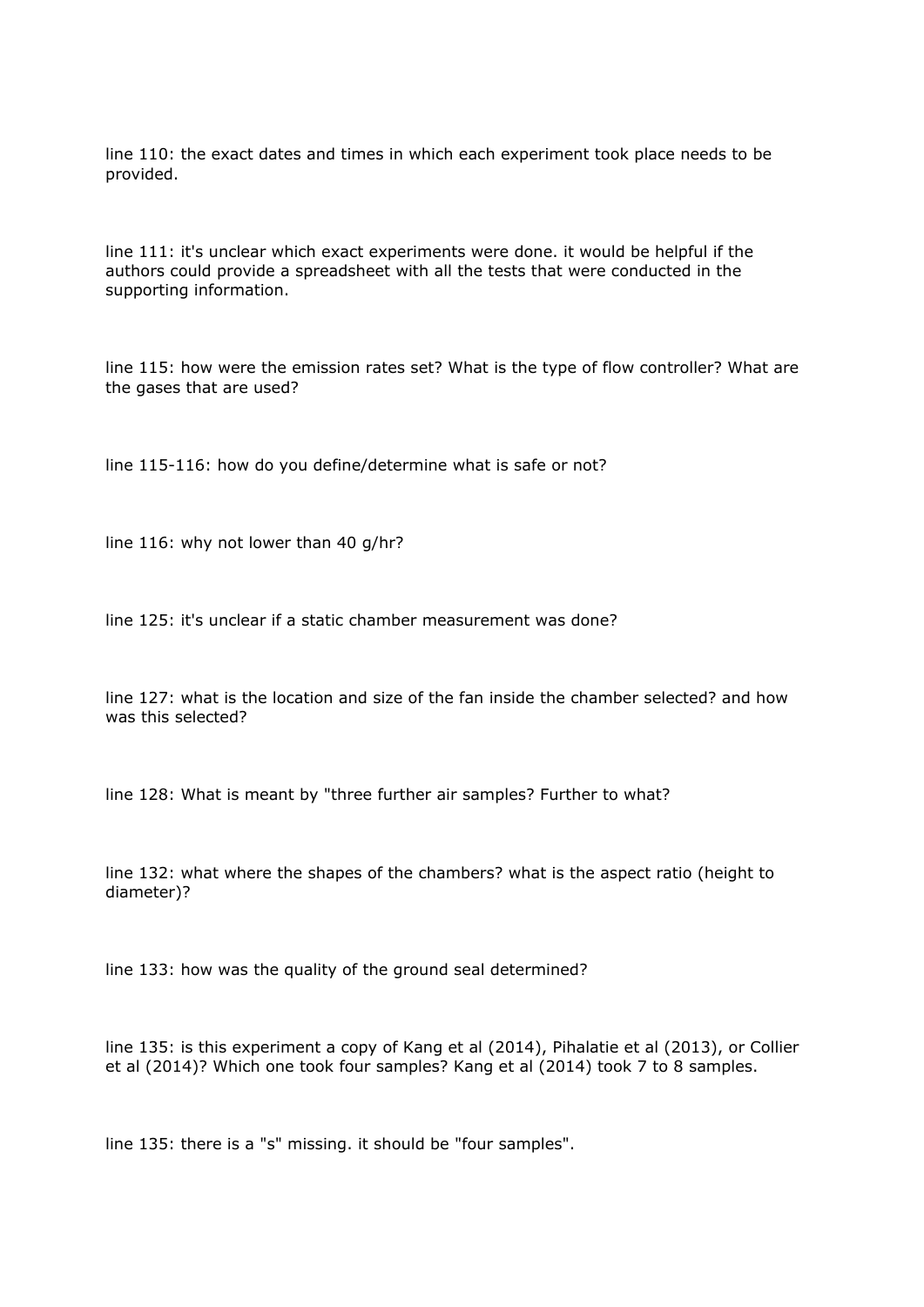line 137: were there duplicates and blanks taken?

line 142: does this imply that emission rates were calculated for test even if only three samples were collected?

line 146: why was this chamber size selected? what is the shape and aspect ratio? How useful is this size for field measurements of oil and gas wells?

line 146: what type of plastic is used?

line 149: what is the detection limit of the HXG-2D? What are the methane concentrations observed inside the chamber?

line 150-151: blanks and duplicates taken?

line 155: how big is the hose end? Was the source enclosed by the Hi-Flow sampler?

line 167: any concerns with topography and large objects (e.g., buildings, trees, and other infrastructure)?

line 177: what is the minimum distance between the sources and the detector?

line 181: how different were the environments in which the experiments were conducted? Importantly, were experiments described in sections 2.1 to 2.5 all conducted on the same day. If they were all conducted on different days, then the uncertainties calculated cannot be directly compared.

line 190-191: The collection of gas vials is not a requirement of the static chamber methodology.

line 193: the static chamber can be used with a methane analyzer (e.g., El Hachem and Kang, 2022), overcoming the first and second shortcoming.